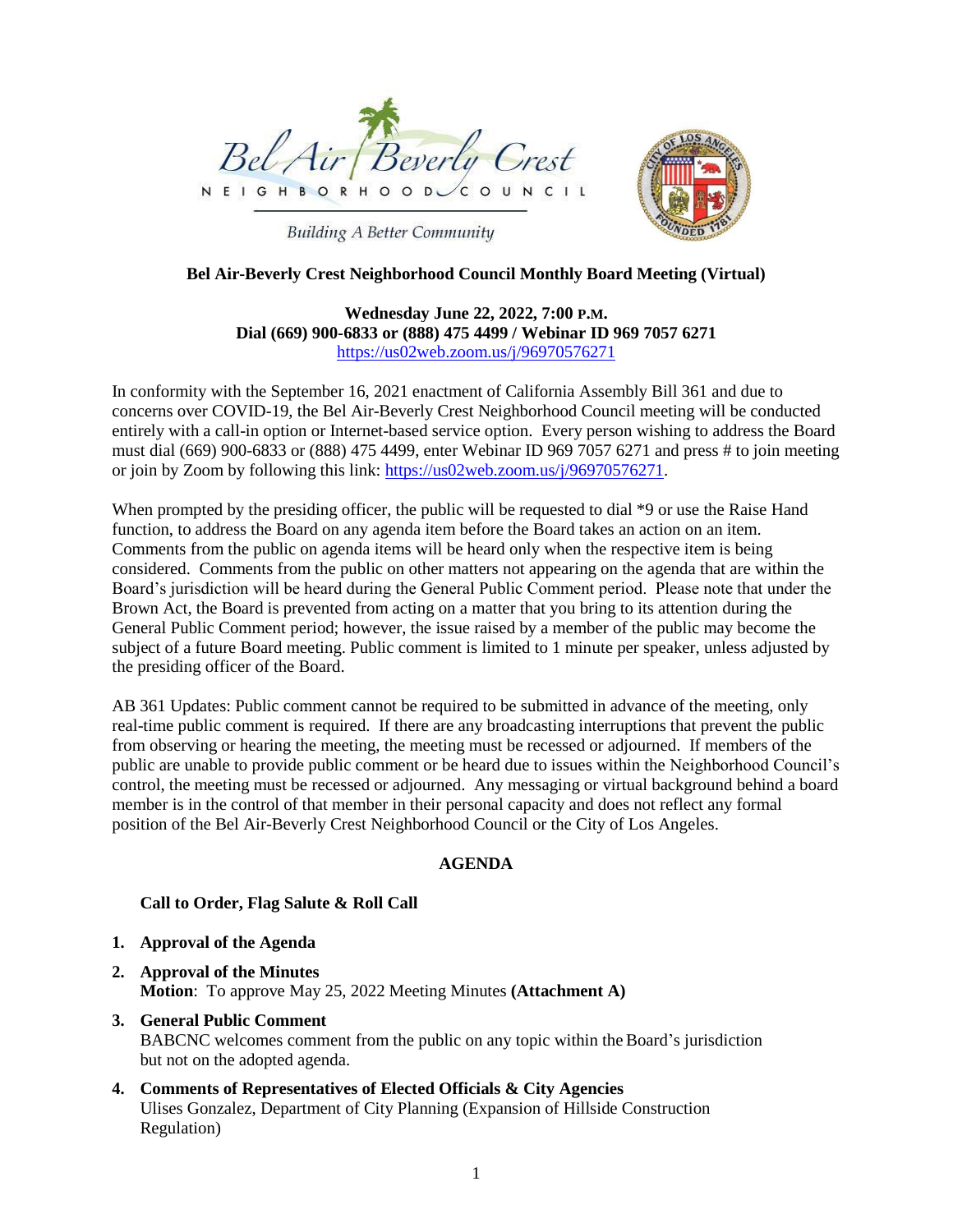Vishesh Anand, West Area Representative, Mayor Garcetti Mehmet Berker, Council District 4 Jarrett Thompson, Council District 5 Rachel Sherrell, Supervisor Kuehl Janet Turner, Congressmember Lieu

### **Reports of Officers**

- **5. President**  Travis Longcore
- **6. Vice President – Operations**  Robin Greenberg
- **7. Vice President – Legislative Affairs**  Jamie Hall
- **8. Secretary**  Nickie Miner
- **9. Treasurer**  Vadim Levotman **Motion**: To approve the May 2022 Monthly Expenditure Report (MER) **(Attachment B)**

### **Reports of Standing Committees**

#### **Budget and Finance Committee**

Nickie Miner, Chair

- **10. Consideration of Budget Package for FY 2022-2023 Discussion and Action**: See attached budget package. **(Attachment C)**
- **11. Purchase of a New Office Laptop**

**Motion**: To approve purchase of a Lenovo - Ideapad 1 15.6" FHD Touch-Screen Laptop - Ryzen 7 5700U - 12GB Memory - 512GB SSD - Cloud Grey Model: 82R4002PUS SKU: 6502660 **(Attachment D)**

#### **Planning & Land Use**

Robert Schlesinger, Chair & Stephanie Savage, Vice Chair

#### **12. Report of the Planning & Land Use Committee**

#### **13. Report of the Ad Hoc Subcommittee on Proposed Wildlife District,** Ellen Evans, Chair

1. **ZA-2022-1226-ZAD, ENV-2022-1227-CE 1001 N Bel-Air Road 90077**

**Project Description:** Demolition of (E) SFD and Construction of a new 14,317 SF SFD with 1980 sf basement fronting a substandard hillside limited street that is improved to a roadway width of less than 20' width, and haul route for export of 2800 CY (per LAMC Section 12.21C10(i)(2) and LAMC Section 12.24X28) (**Attachment E**) **Applicant:** 1001 Bel Air Holdings LLC **Representatives:** Benjamin Eshaghian, Crest Real Estate <https://planning.lacity.org/pdiscaseinfo/search/encoded/MjU1Mjk50> **PLU Motion** to 1) support the requested relief from widening the road along the property

frontage, and 2) to have a condition as to the bulking and fluffing factor, that the grading quantity is reviewed and, if incorrect, support should be withdrawn.

2. **ZA-2022-1422-ZAA ENV-2022-1423-CE 2558 Benedict Canyon 90210**

**Project Description:** Zoning Administrators Adjustment to allow an over-in-height fence and hedge fencing, in conjunction with a pool addition within the front yards for an existing single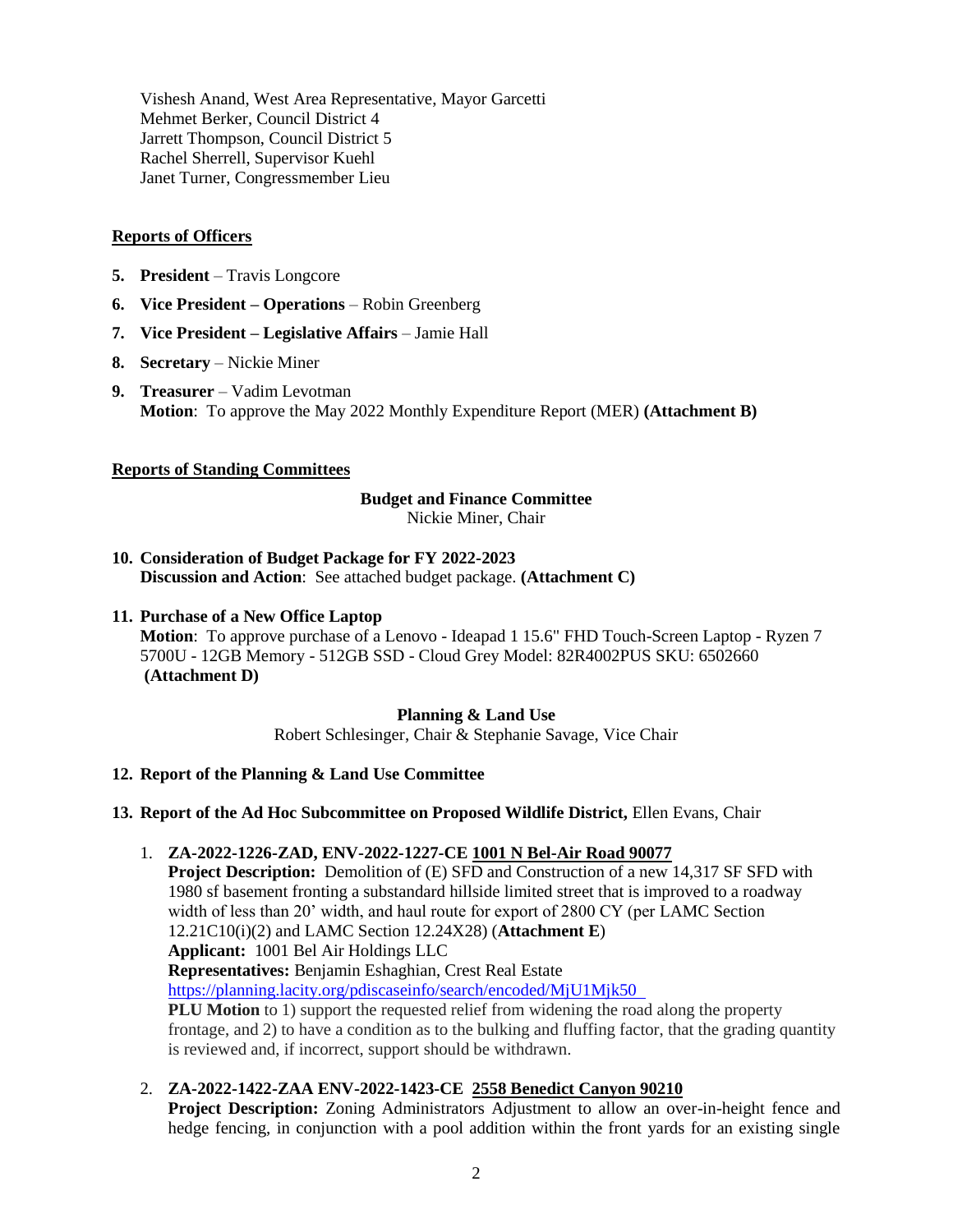family dwelling located in the RE20-H-HCR Zone (per LAMC Section Sections 12.21 C,l (g) and 12.22 C,20(f))

**Applicant:** Andrew Tansey [Stanley Street Trust]

**Representative:** Samira Squires [Kimberlina Whettam & Associates]

<https://planning.lacity.org/pdiscaseinfo/search/encoded/MjU1NTA10>

**PLU Motion:** Deny the entitlement request with regard to the over-height fence and hedge due to concerns regarding the species type, the placement of the trees in the public right of way, and overall concerns regarding safety impacts associated with the over-height fence, as well as line of sight issues of entering and exiting the property. Further, we support the request to place a small pool in the front yard of the parcel.

# **Bylaws, Rules & Elections Committee**

Cathy Wayne, Chair

# **14. Report of the Bylaws, Rules, and Elections Committee**

### **15. Update on 2023 Election**

**Discussion and Possible Motion**: The Department of Neighborhood Empowerment has requested input on an elections handbook (**Attachment F**). The Board will discuss this item and make take action on comments regarding the handbook.

# **Emergency Preparedness Committee**

Vadim Levotman, Chair

# **16. Report of the Emergency Preparedness Committee**

**17. Public Forum on Hate Incidents and Venues for Reporting and Response Discussion and Possible Motion:** To organize and host a webinar on the increase in hate crimes and hate incidents and the venues for reporting both to the appropriate authorities for investigation and action.

# **Outreach Committee**

Robin Greenberg, Chair

# **18. Report of the Outreach Committee**

**Traffic Committee** Irene Sandler, Chair

**19. Report of the Traffic Committee**

**Reports of Ad Hoc Committees**

**Ad Hoc Committee on Los Angeles Department of Building and Safety** Stella Grey, Chair

**20. Report of the Ad Hoc Committee on Los Angeles Department of Building and Safety**

**Ad Hoc Committee on Home Sharing & Party House Ordinances** Ellen Evans, Chair

# **21. Report of the Ad Hoc Committee on Home Sharing & Party House Ordinances**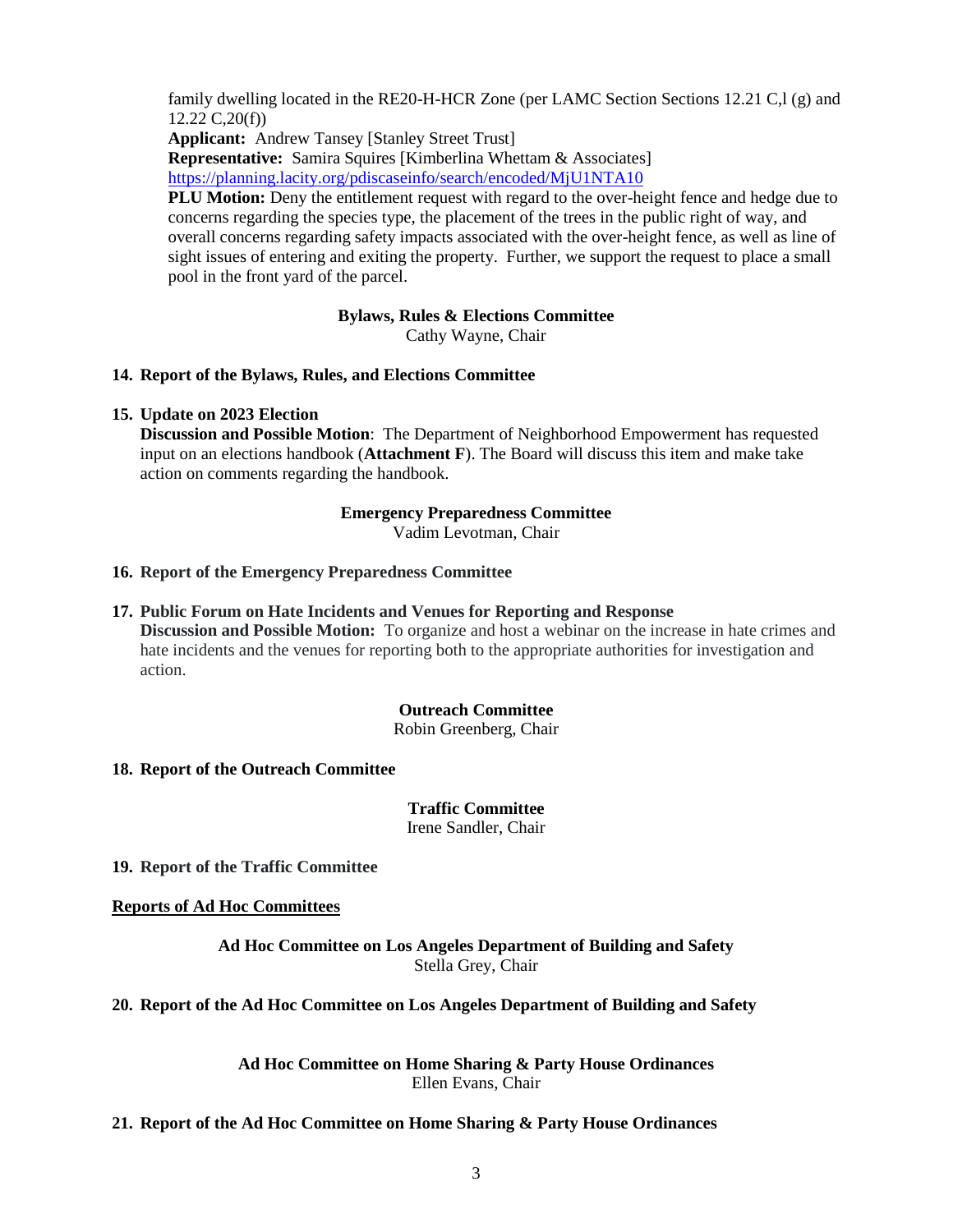### **Ad Hoc Committee on the Environment**

Mindy Mann, Chair

### **22. Report of the Ad Hoc Committee on the Environment**

#### **New Business**

### **23. Election to Fill Religious Institutions Representative Vacancy**

Any Board member may nominate, and the Board will elect with a majority vote, a replacement to fill this vacancy.

### **24. Election of Vice President – Operations**

Any Board member may nominate, and the Board will elect with a majority vote, a replacement to fill this vacancy.

### **25. Election of Standing Committee Members and Chairs**

BABCNC Bylaws specify that committee members are to be elected during the second quarter of each year. As a reminder, 80% of the members of the Budget and Finance, Planning and Land Use, Bylaws, Rules and Elections, and Neighborhood Purpose Grant Review Committees must be Board members and 50% of all other committees must be Board members. The limit on the number of regular members of each committee is 15. Committee members are only elected with a majority vote of all members present. The Chair of each committee is nominated by the President and confirmed with a majority vote of members present. Previous standing committee membership was as follows:

**Planning and Land Use:** Bayliss, Evans, Greenberg, Hall, Loze, Miner, Morris, Savage, Schlesinger (chair), Spradlin, Stojka, Wayne, Grey (stakeholder), Levinson (stakeholder), Weisberg (stakeholder)

**Bylaws, Rules, and Elections:** Bayliss, Evans, Greenberg, Miner, Schlesinger, Sroloff, Wayne (chair), Wimbish, Smith (stakeholder), Leisten (stakeholder)

**Budget and Finance:** Garfield, Levotman, Miner (chair), Wayne, Farber (stakeholder)

**Traffic:** Barondes, Garfield, Greenberg, Miner, Sandler (chair), Schlesinger, Sroloff, Page (stakeholder), Levinson (stakeholder), Weisberg (stakeholder), Green (stakeholder), Smith (stakeholder), Pierson (stakeholder), Templeton (stakeholder)

**Emergency Preparedness:** Greenberg, Holmes, Levotman (chair), Miner (vice chair), Palmer, Sandler, Schlesinger, Levinson (stakeholder), Smith (stakeholder), Farber (stakeholder), Cornell (stakeholder), Enderwood (stakeholder), Kabaker (stakeholder)

**Outreach:** Greenberg (chair), Miner, Mann, Schlesinger, Stojka, Smith

**Neighborhood Purpose Grant Review:** Evans, Greenberg, Levotman, Miner, Mann, Schlesinger, Stojka (chair)

**Public Works and Telecommunications:** Murphy (chair), Mann, Miner, Hall, Enderwood (stakeholder), Leisten (stakeholder)

### **26. Effect of Water Restrictions on Hillside Vegetation**

**Discussion and Possible Motion:** To send a letter to the Mayor requesting a review of the implications of water restrictions on fire safety and vegetation health in the hillside zones (**Attachment G**).